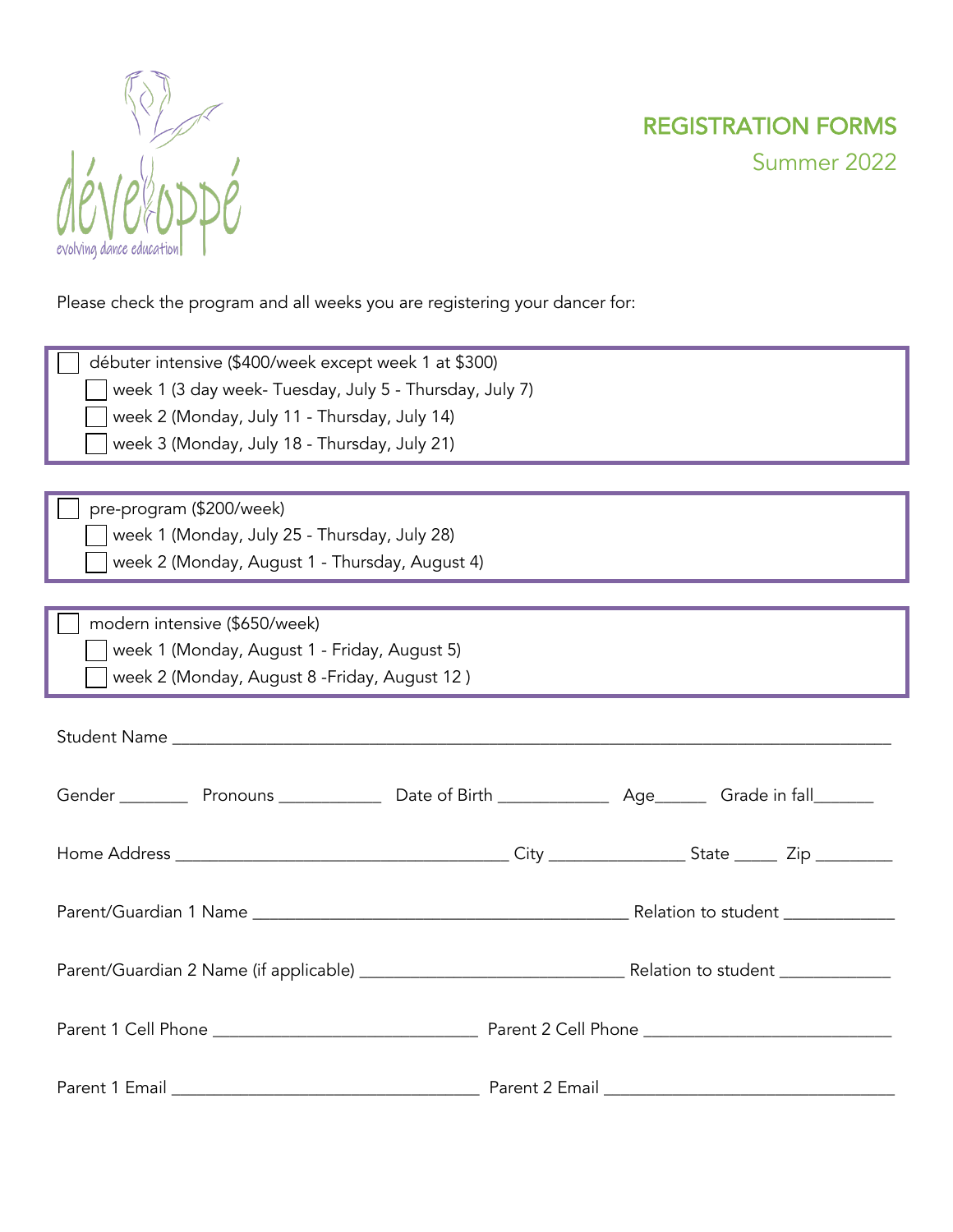Please confirm the following:

I have read the parent resource page on the website (password developpe):



Yes. I have read the parent resource page.

I have completed the following forms:

Student Health Form

Waiver

Photo/Video Release Form

I will pay the following registration fee and deposit to hold my student's space at développé evolving dance education for Summer 2022:

| Registration Fee \$50                                                                              |      |
|----------------------------------------------------------------------------------------------------|------|
| Deposit due June 1, 2022<br>débuter intensive- \$100<br>pre-program-\$50<br>modern intensive-\$175 |      |
| Parent/Guardian Name:                                                                              |      |
| Parent/Guardian Signature:                                                                         | Date |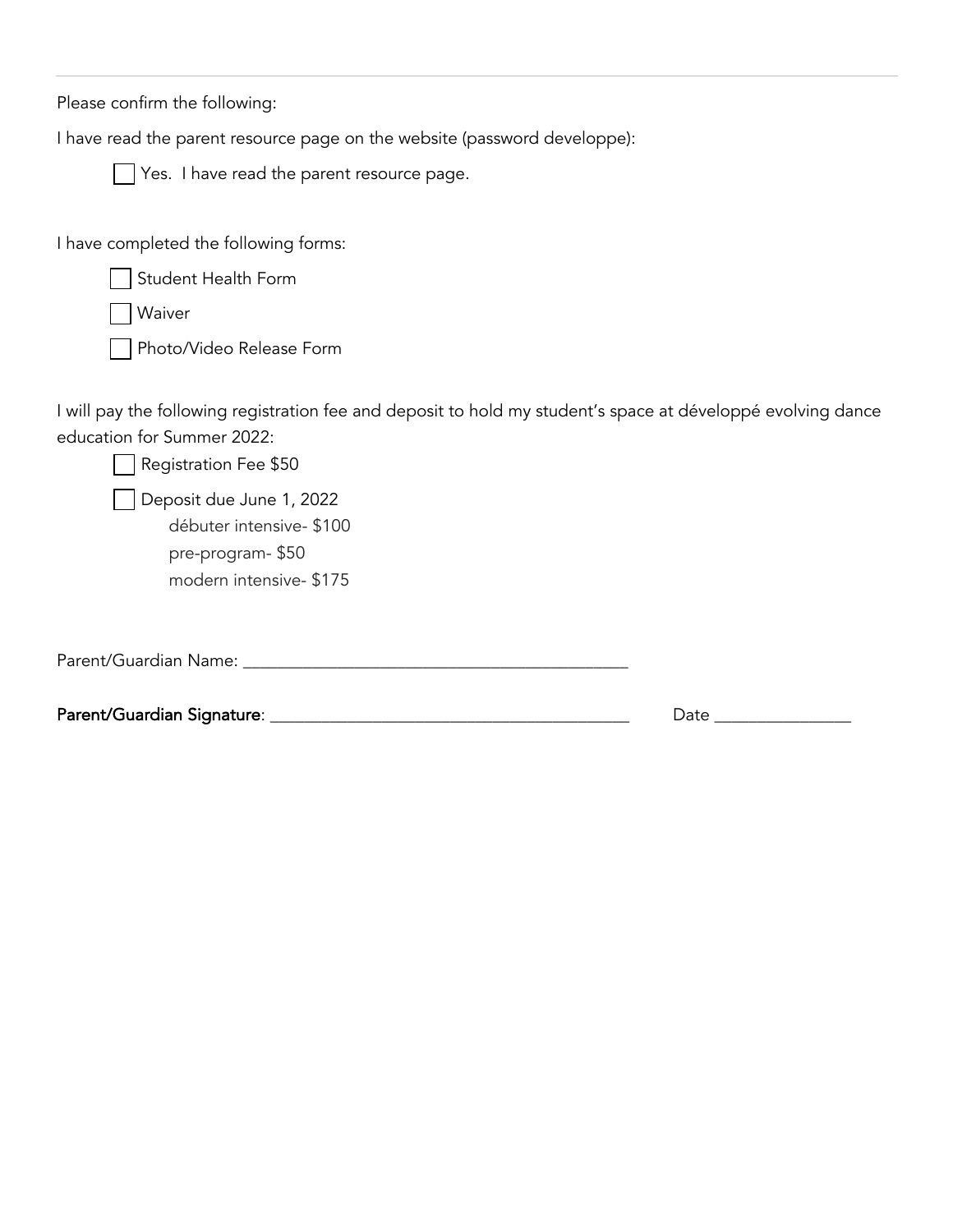

STUDENT HEALTH FORM Summer 2022

| Level/Track:     débuter intensive | modern intensive<br>$pre-program$ |
|------------------------------------|-----------------------------------|
|                                    |                                   |
|                                    |                                   |
|                                    |                                   |
| <b>Emergency Contact 1:</b>        | <b>Emergency Contact 2:</b>       |
|                                    |                                   |
|                                    |                                   |
|                                    |                                   |

All questions are to better assist développé educators in the health, wellness and growth of your dancer. No dancer will be denied program acceptance based on the following information.

Medications?

Allergies?

Past or current injuries?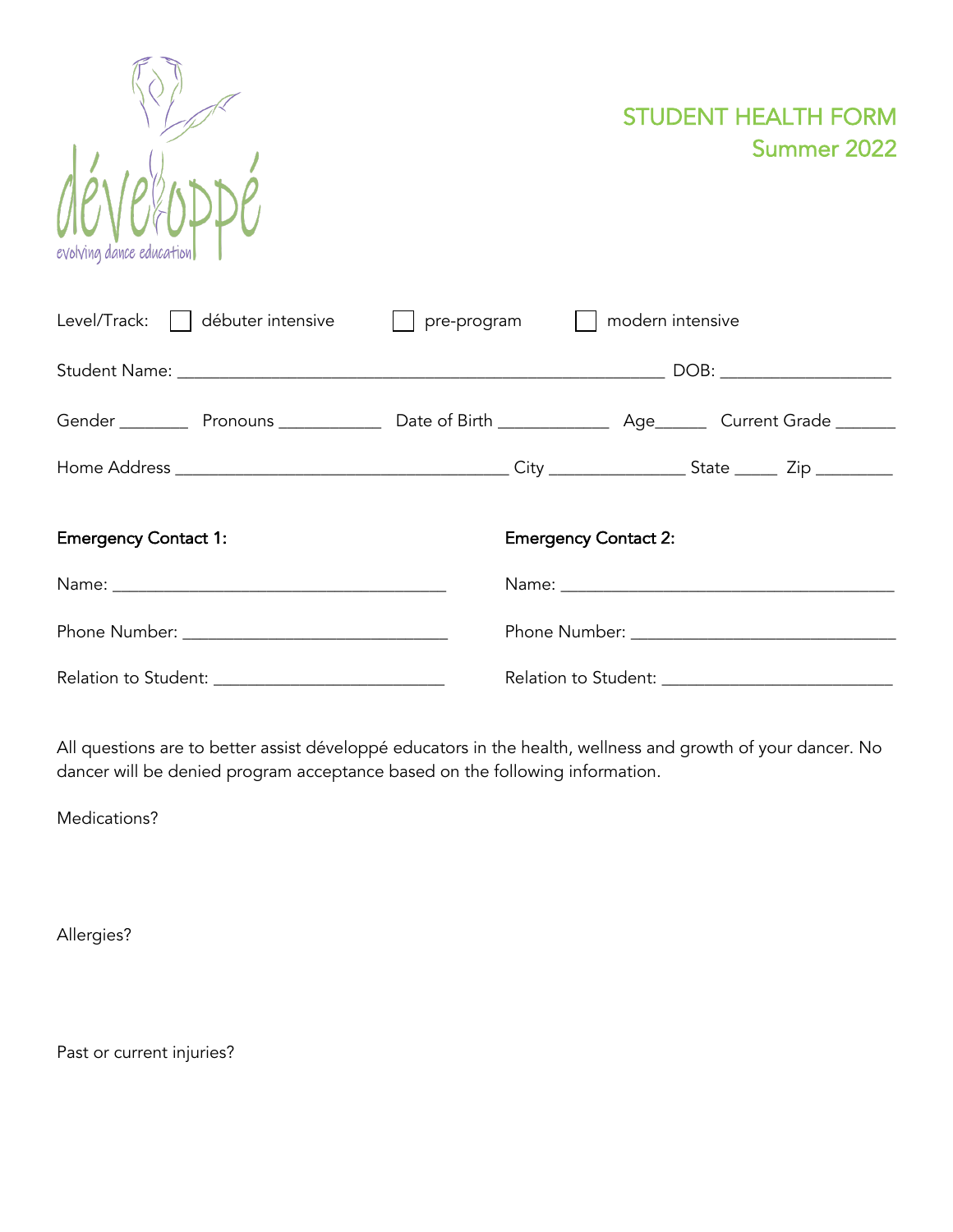Past or current diagnosis or concerns about eating disorders or body image?

Other underlying health conditions or concerns?

Is your dancer fully vaccinated for COVID-19?  $\Box$  YES  $\Box$  NO

Is there anything else regarding your dancer's mental or physical health développé educators should know in order to best assist your dancer in their time studying at développé?

Parent/Guardian Name: \_\_\_\_\_\_\_\_\_\_\_\_\_\_\_\_\_\_\_\_\_\_\_\_\_\_\_\_\_\_\_\_\_\_\_\_\_\_\_\_\_\_\_\_\_

Parent/Guardian Signature: \_\_\_\_\_\_\_\_\_\_\_\_\_\_\_\_\_\_\_\_\_\_\_\_\_\_\_\_\_\_\_\_\_\_\_\_\_\_\_\_\_\_ Date \_\_\_\_\_\_\_\_\_\_\_\_\_\_\_\_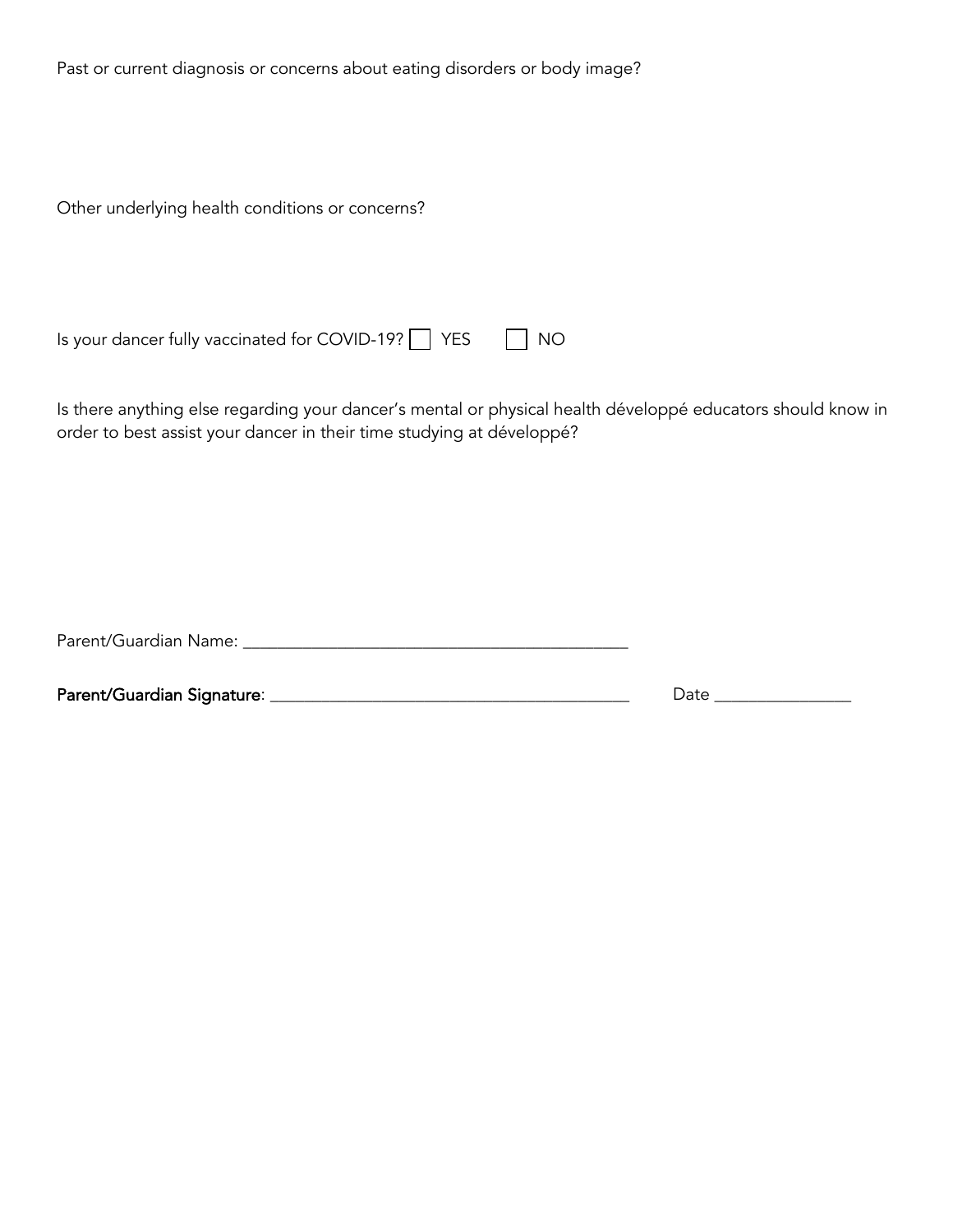

## MINOR (CHILD) PHOTO/VIDEO RELEASE FORM Summer 2022

| <b>Student Name:</b> | $\sim$ $\sim$<br>70<br>_ |  |
|----------------------|--------------------------|--|
|                      |                          |  |

I, \_\_\_\_\_\_\_\_\_\_\_\_\_\_\_\_\_\_\_\_\_\_\_\_\_\_\_\_\_, the parent or legal guardian of \_\_\_\_\_\_\_\_\_\_\_\_\_\_\_\_\_\_\_\_\_\_\_\_\_\_\_\_\_ [Child] grant développé evolving dance education my permission to use any photographs or videos taken while participating in conjunction with the school for any legal use, including but not limited to: publicity, copyright purposes, illustration, advertising, and web content.

Furthermore, I understand that no royalty, fee or other compensation shall become payable to me by reason of such use.

| Parent/Guardian Name:      | Phone: |
|----------------------------|--------|
|                            |        |
| Parent/Guardian Signature: | Date   |